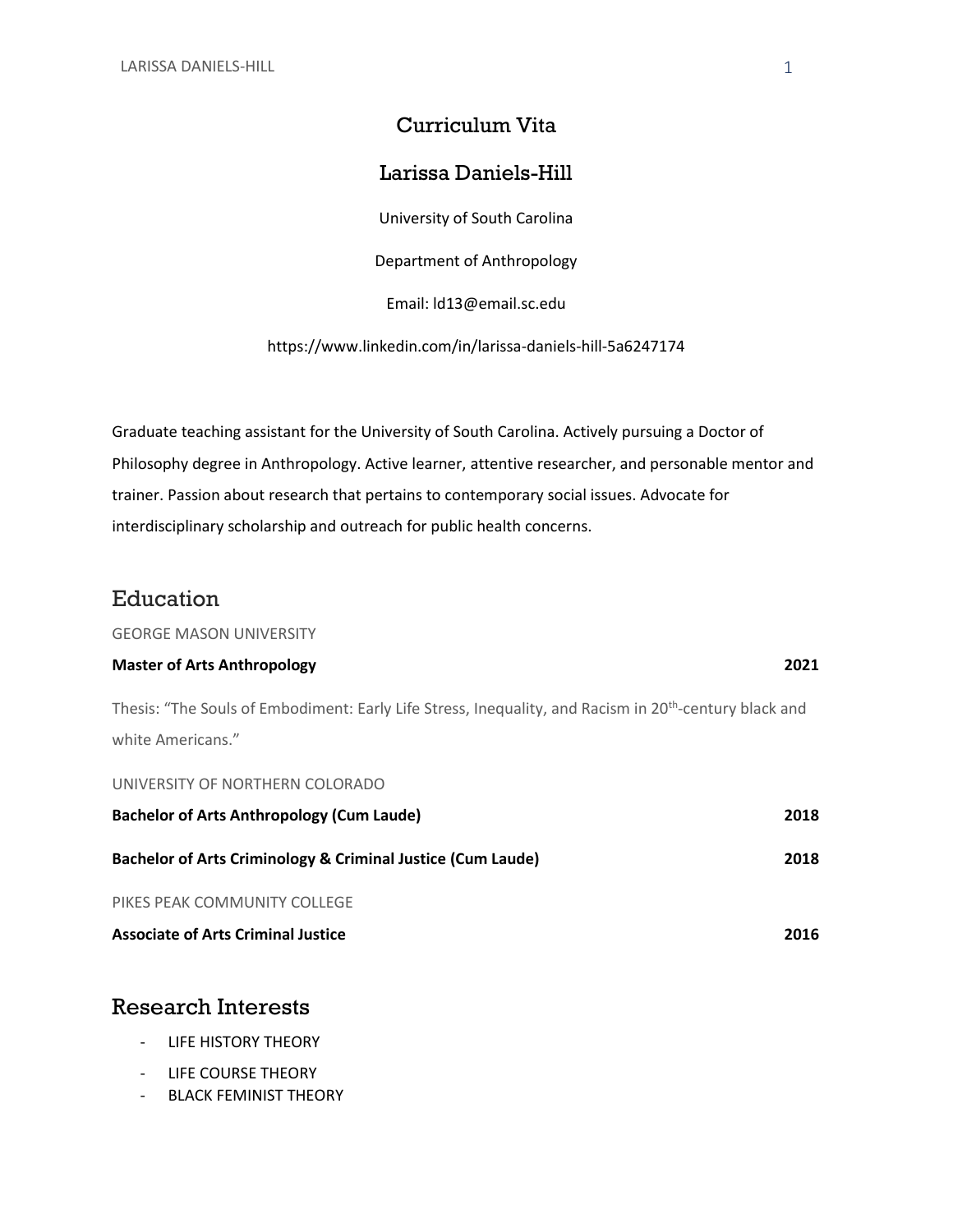- SOCIAL INEQUALITY
- PALEOPATHOLOGY
- BIOETHICS
- EARLY LIFE STRESS

# Awards

# **GEORGE MASON UNIVERSITY**

OUTSTANDING GRADUATE STUDENT AWARD, ANTHROPOLOGY (2020-2021) **UNIVERSITY OF NORTHERN COLORADO** OUTSTANDING ACADEMIC ACHIEVEMENT, CRIMINOLOGY & CRIMINAL JUSTICE (2019) CERTIFICATE OF RECOGNITION, CRIMINOLOGY & CRIMINAL JUSTICE (2018) CERTIFICATE OF RECOGNITION, ANTHROPOLOGY (2018) DEAN'S HONOR ROLE (2017-2018) CERTIFICATE OF ACHIEVEMENT, VOLUNTEER NOTE TAKER 2017 CERTIFICATE OF APPRECIATION, VOLUNTEER NOTE TAKER 2016

# Academic Conference Posters

2022 S.W. MALIS, M.K. ZUCKERMAN, L. DANIELS-HILL, A.J. OSTERHOLTZ, J.R. GOLIATH, N.P. HERRMANN, W. TRASK, G. HARLEY, D. BADON. Uncovering biocultural histories of marginalized individuals through osteobiography: A case study of the environmental and political-economic causes of linear enamel hypoplasia in early 20th century Mississippi. Poster presented at the American Association of Biological Anthropology, Denver, Colorado, March 2022.

# Teaching Experience

## UNIVERSITY OF SOUTH CAROLINA

**Graduate Teaching Assistant – To Professor Joanna Casey in "Human Origins: An Introduction to Biological Anthropology" 2021 – present**

Led two lab components, ANTH 161 006 and ANTH 161 007, in-person and virtually in Fall 2021. Currently leading three labs, ANTH 161 004, 009, and 010 for Spring 2022. In this capacity, I grade lab assignments, exams, hold office hours, and attend weekly lectures.

### GEORGE MASON UNIVERSITY

**Teaching Assistant – To Professor Anne Schiller in "Introduction to Cultural Anthropology" 2019-2020**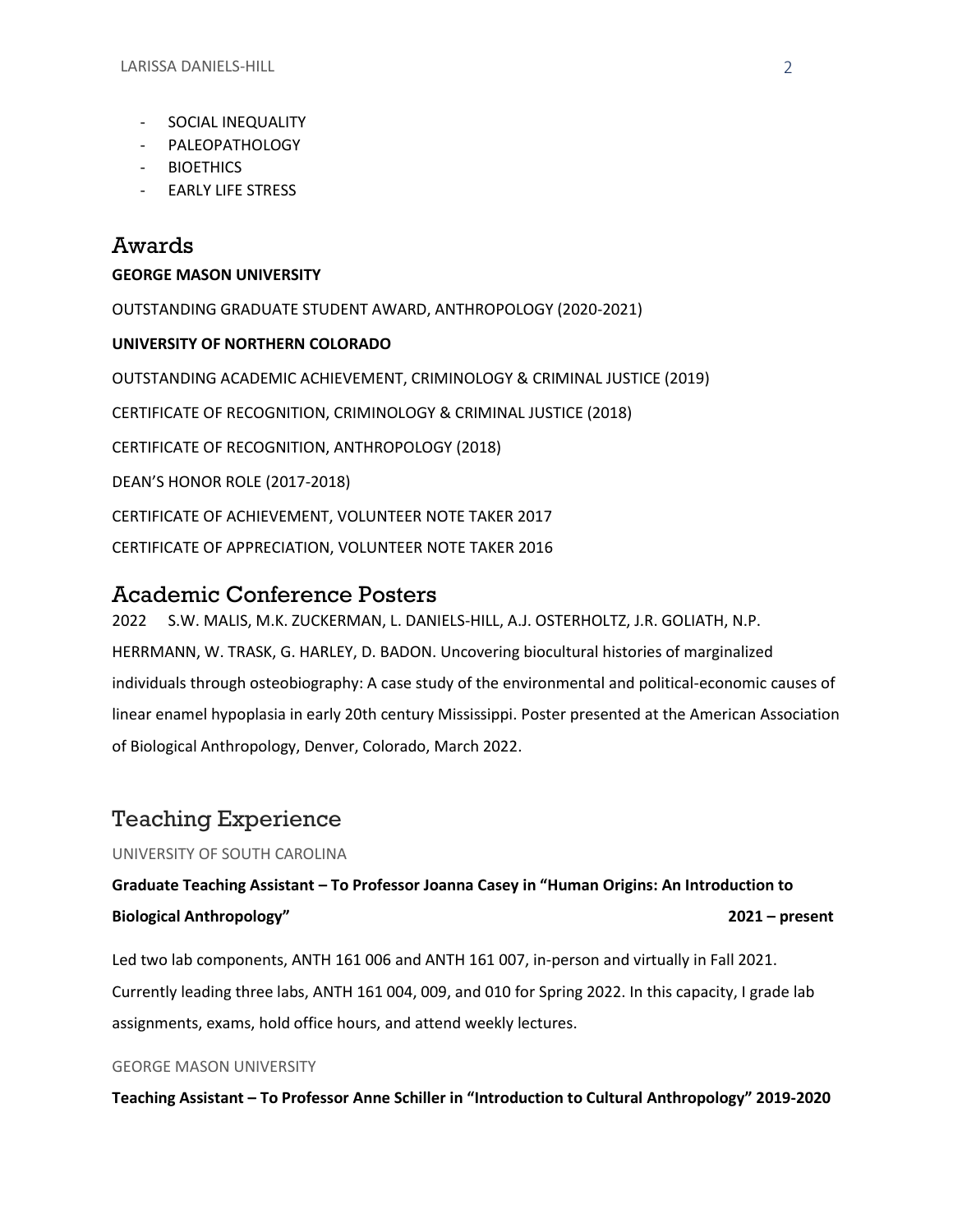Attended lectures on Tuesdays and Thursdays. Facilitated lectures, graded exams and homework assignments, and taught class for two weeks from late September through early October.

#### UNIVERSITY OF NORTHERN COLORADO

#### **Research/Teaching Assistant – To Professor Michael Kimball in "Applied Anthropology" 2019**

Graded homework assignments and facilitated cultural exchange project between Karen, Chhara, and a member of the Hopi, Meskwaki, Ojibwe, and Cherokee tribe in the United States and Gujarat, India. Concurrent exchange with the Immigrant Refugee Center of Northern Colorado (IRCNOCO), Bhasha Research Learning Center, and the Budhan Theatre. Aided in museum curation for the project at the Greeley History Museum in Greeley, Colorado.

## Related Experience

DOMESTIC AND SEXUAL VIOLENCE SERVICES (DSVS)

# Interned with the Office of Women Domestic and Sexual Violence Services in Fairfax, Virginia. Created a project proposal for Engaging Men and Boys to end domestic and sexual violence against women through ally-ship. Facilitated connections between boys and men's programs, and researched literature reviews.

#### CITY OF GREELEY MUSEUMS

Interned with the City of Greeley Museums Collections Department in Greeley, Colorado. Updated systems about individuals with historical ties in Greeley, researched organizations, and created collection profiles into PastPerfect. Aided a history event in late September and gave a demonstration of manos and metates to students from neighboring elementary schools. Formatted accession file for the Social Science Circle Club available on the City of Greeley Museum's website.

## Fieldwork

UNIVERSITY OF NORTHERN COLORADO

#### **Archaeology fieldwork student 06 2018 – 07 2018**

#### **Collections Intern 09 2018 – 12 2018**

#### **Researcher 01 2020 – 06 2020**